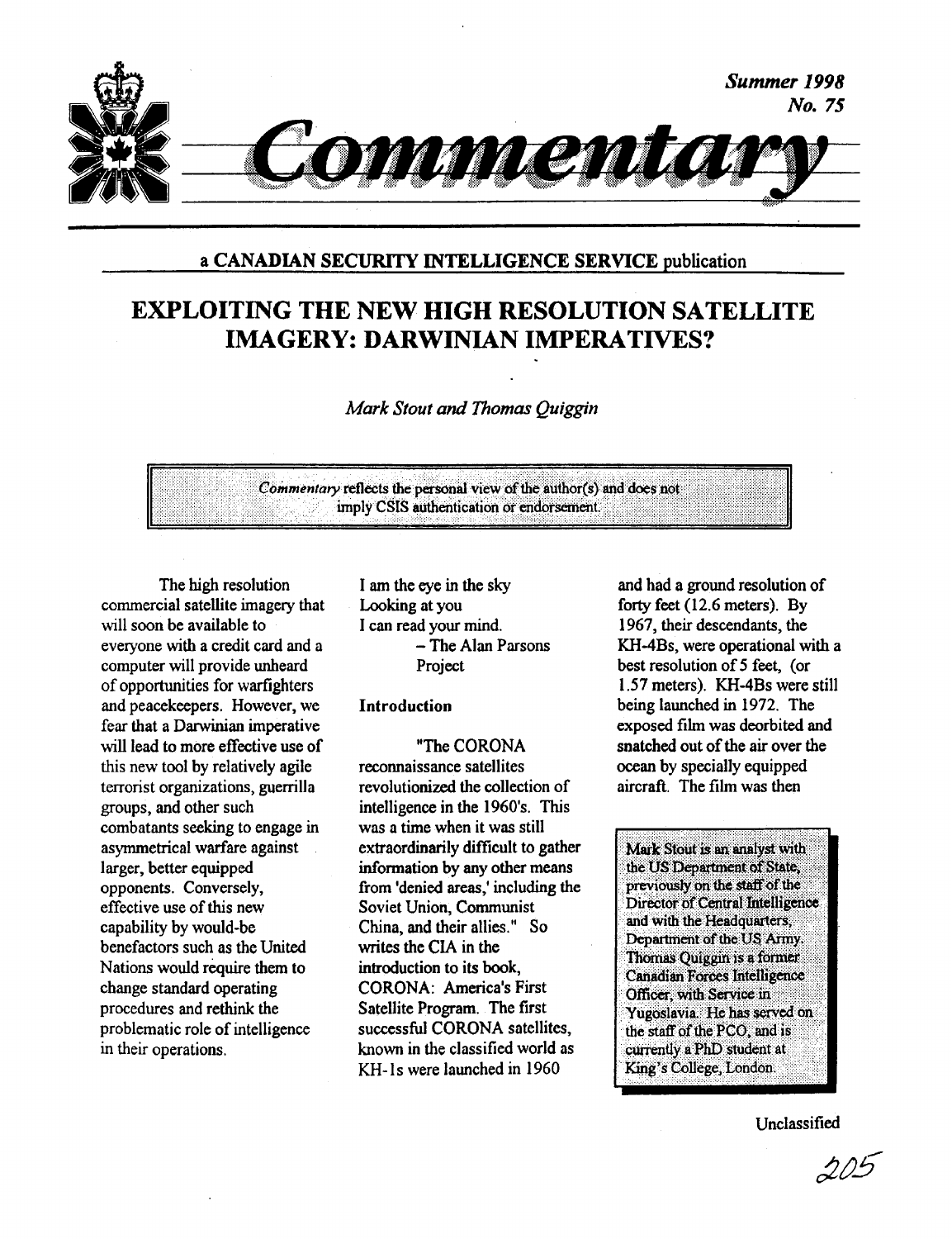rushed to imagery analysts in the United States. This system meant that days or weeks would pass between the time a photograph was taken and when it began to yield its secrets.

Despite the low resolution of this system and the great time delays involved, the crude CORONA system did indeed "revolutionize" the intelligence business in America. However, within months of this writing satellite imagery with a resolution of one meter or better  $-$  far sharper than the most advanced CORONA - will be commercially available in near real-time to any person in the world with a credit card and a computer. These high-resolution commercial imagery satellites will have daily access to virtually any spot on the surface of the earth and the images they return, electronically, not by dropping payloads over the ocean, in many cases will be militarily actionable.

High-resolution imagery will not be a silver bullet, but it will have profound implications for security issues and for warfighting, particularly as consumers become more savvy about how to fully exploit it. The belligerent who buys only one image of the opposition will probably have wasted his money. However, the belligerent who buys many images, particularly of a limited target set with which he can become intimately familiar, is likely to gain substantial advantage. militarily or otherwise. Similarly, smart users of this technology will focus satellite

collection on targets which for whatever reason, can not be easily surveilled by friendly humans. Users who learn these lessons will find their eyes opened about targets in restricted areas to the same extent that the United States did when it started analyzing CORONA's pictures of the Soviet Union, previously locked up tight as a drum.

Nearly every government and armed group that does not currently have a robust imagery capability will stand to benefit from these new commercial satellites. However, belligerents whose forces and operations are not readily detectable on imagery will stand to gain more than others. Thus, relatively non-mechanized guerrilla or even terrorist groups such as Chechen or PKK separatists will potentially receive greater aid in their fight against opponents whose national infrastructures, mechanized military forces, garrisons, and other targets are readily detectable on imagery. This capability could be a great boon to those endeavoring to engage in asymmetrical warfare against a larger, better equipped enemy.

Commercial imagery may also be used in the world of psychological operations and perception management, where it will give an advantage to the side with the greater imagination and savvy, rather than the side with the more mechanized or technologically advanced armed forces.

We also believe. however, that commercial imagery holds great promise for the peacekeeper and the military observer. UN peacekeeping. intervention and humanitarian missions will be able to enjoy near real-time imagery in a way that was impossible in the past. Whether it is trying to locate long columns of refugees. artillery positions or arms control storage sites, the imaginative peacekeeper will have a new tool to use.

Like every other new technological innovation, high resolution imagery will have its advantages and disadvantages. Its use in conflict may set off yet another round of defense versus offense maneuvering. Just as the introduction of mechanized armor changed the battlefield and forced new doctrine and defenses to be created, open source imagery will create another round of "offense versus defense" changes to be made. Modern security and warfare issues are much more information-based now than even ten years ago. In this case, the advantage will go to those organizations which are difficult to detect on imagery and who have the agility to react rapidly to change. Terrorist and guerrilla groups are usually more noted for these characteristics than are governments or multinational organizations.

## **The Systems**

In the past, high resolution satellite imagery has been a closely guarded secret and its existence has surfaced only

 $206$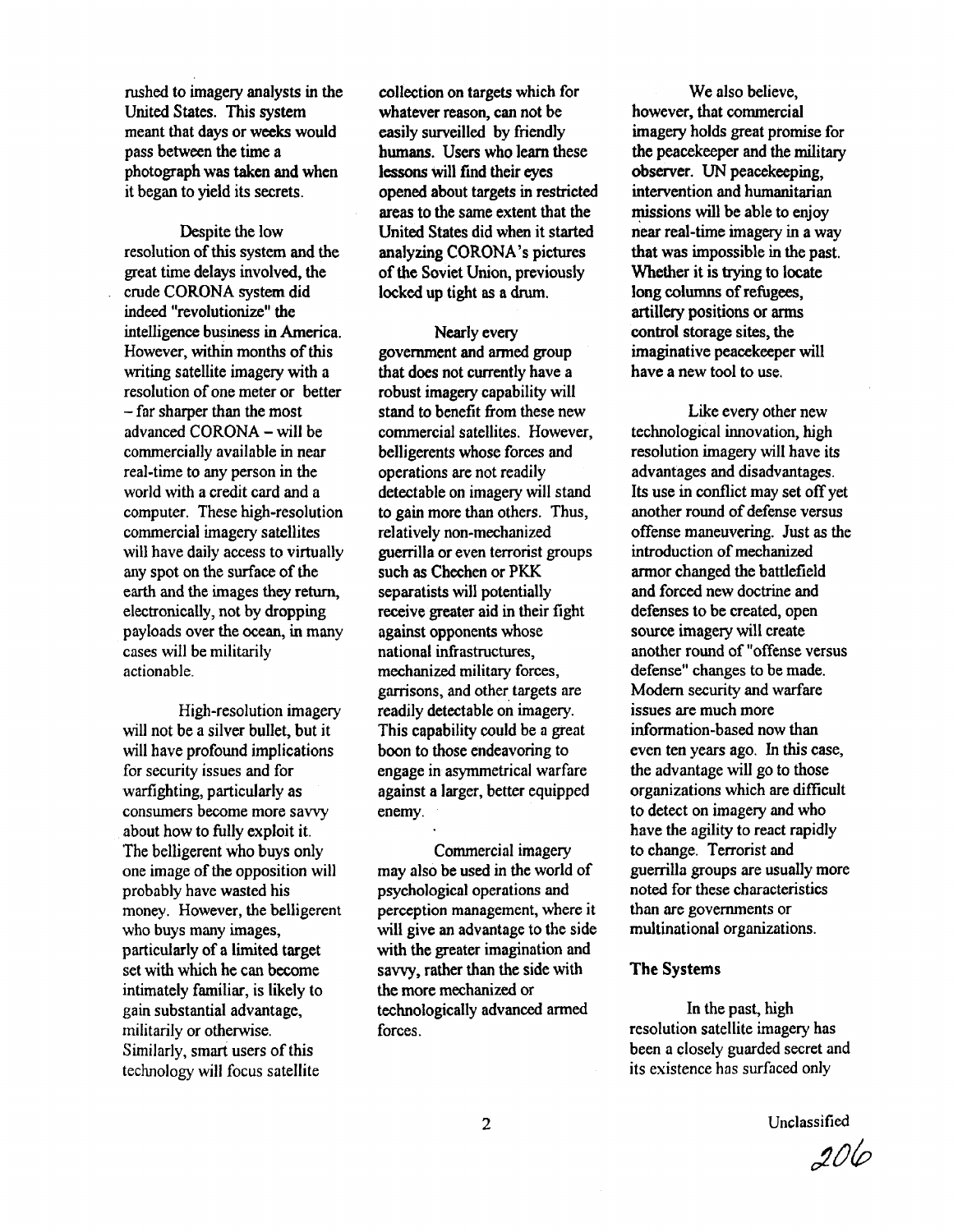rarely in the public domain. As the quality of military satellite imagery improved, and the number of satellites increased, the concept of open source imagery gradually became a reality. Open source imagery first became publicly available

measure of the area on the ground that each pixel represents. For instance, if a satellite image has a resolution of one meter, then each pixel represents a distance of one meter on the ground. Thus, such a satellite could find or

these satellites working at one meter of resolution. What will the clients get to see for their money? The following table shows the approximate resolutions required for useful analysis of ground targets. Figures are for detection, basic

|  |  |  | Table One: Resolution and Identification (all figures in meters) |  |
|--|--|--|------------------------------------------------------------------|--|
|--|--|--|------------------------------------------------------------------|--|

| ing president (* 1918)<br>2000 - Paul Barnett, franc | <b>Detection</b> | <b>General</b><br><b>Identification</b> | <b>Precise</b><br><b>Identification</b> |
|------------------------------------------------------|------------------|-----------------------------------------|-----------------------------------------|
| <b>Tactical Aircraft</b>                             | $4$ to 5         | 1.5                                     |                                         |
| <b>Vehicles</b>                                      | 1.5              | .6                                      | .3                                      |
| Radar and Radio Sites                                | ٩                | $1$ to $1.5$                            | .3                                      |
| <b>Bridges and Roads</b>                             |                  |                                         |                                         |
| Powerlines                                           | 3                |                                         |                                         |
| <b>Industrial Plants</b>                             | 60-70            | 10-30                                   | $2$ to $3$                              |
| Terrain                                              | $90+$            | 30-90                                   | 45                                      |

when NASA launched the first of its LANDSAT series in 1972 with 80 meters (approximately 262 feet) of resolution. While these satellites provided valuable service in a variety of applications, the quality of the product was virtually never equal to the demands of military or intelligence consumers.

Resolution was typically the limiting factor. As with a TV screen or computer terminal, a digital satellite image is really a series of pixels (or tiny dots) of varying shades arranged to form an image. Each pixel represents a tiny part of the whole image. The resolution of the image is a

"discriminate" objects that were one meter in length or longer. The smaller the resolution, the greater the ability of the imagery analysts to see and identify small objects in pictures taken by that satellite.

What will the new commercial companies be able to offer their customers in terms of resolution? There are at least four countries involved in offering optical satellite imaging services (USA, Russia, France and Israel). From these four countries will come about 10 different satellites offering imagery at four meters of resolution or less, with four of

identification, and precise identification.

The above figures do not take into account the ability of software programs to enhance imagery. For instance, an image delivered to a customer by digital means could be improved by the customer. While circumstances vary considerably, it is reasonable to think that images taken at one meter of resolution could be enhanced to equal images of .75 meters or less.

 $-20''$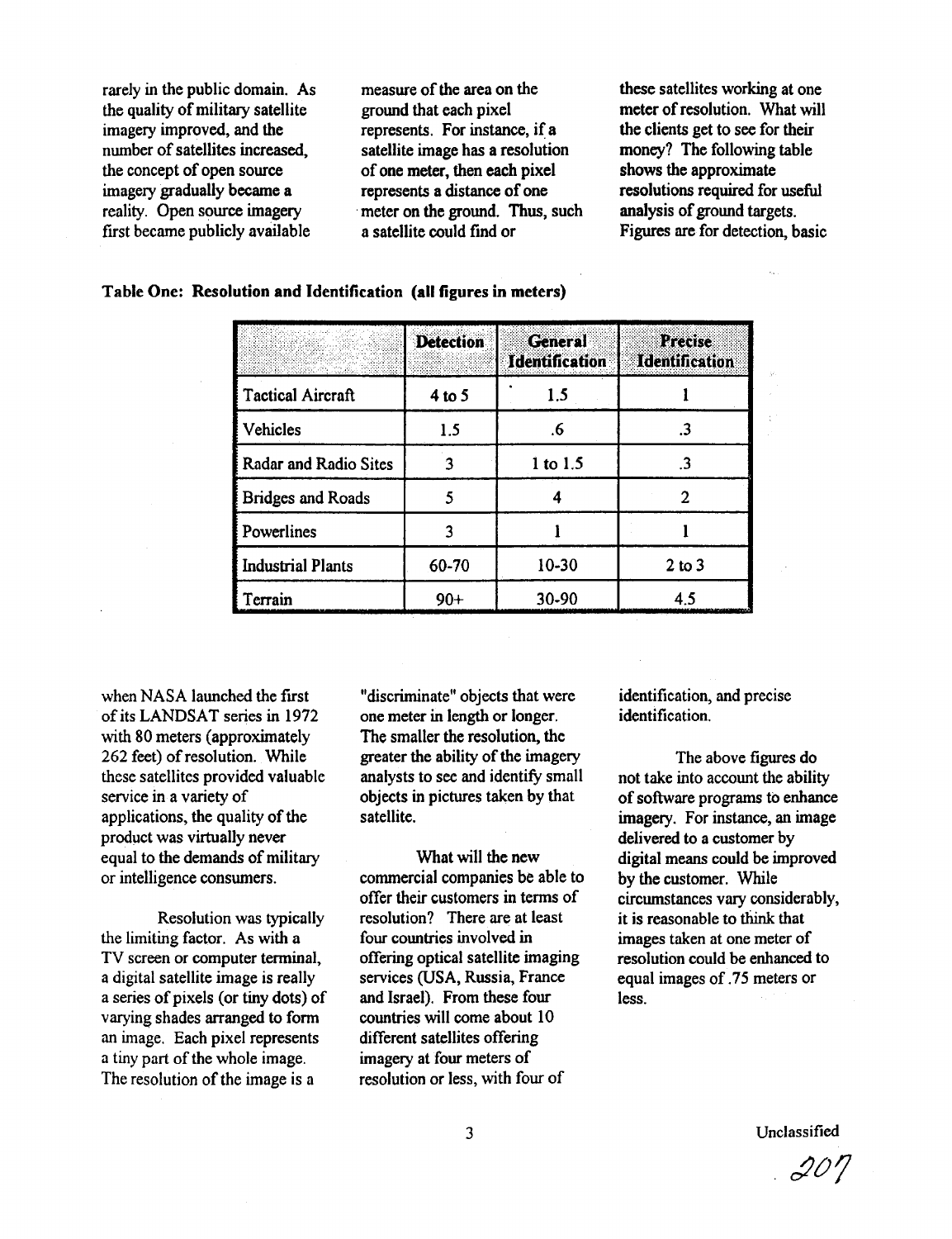### **The Suppliers**

Within the next few years, three US companies and one US-Israeli partnership will enter the one meter-range imagery market, outflanking the Russians who are already providing archival or otherwise delayed images of similar resolution from their KVR-1000 satellite.

For example, Space Imaging described in one trade publication as "virtually an NRO **INational Reconnaissance** Office] outlet store - was scheduled to launch in December, 1997 a satellite, developed by Lockheed-Martin, which will give one meter panchromatic (i.e. black and white) resolution and four meter multi-spectral resolution. Another satellite is to follow in 1998 and Space Imaging reportedly expects each to last approximately seven years. These satellites will orbit at 680 km above the earth and will be able to take one meter resolution images up to 350 km to either side of their ground track. The software and hardware of the system will allow an 11 km x 11 km high-resolution image to be available for analysis in as little as 18 minutes. Reportedly, as many as "nine Space Imaging" operations centers will run as individual enterprises." supporting local customer bases around the world. "They will not only receive data down-linked from the satellites, but will actually control the satellites over their territory."

Another consortium in the business is Earthwatch. This group plans a four satellite constellation, though not all will be capable of providing one meter images. On the other hand, they claim that they will be able to provide a more rapid "revisit rate" than Space Imaging. Their first satellite. capable of three meter resolution was to be launched in early 1997, but the program has suffered from a serious delay. Their first one meter satellite, Ouickbird, is scheduled to go up in 1999. Orbimage, a subsidiary of Orbital Sciences Corporation also plans to enter this market. with a satellite, called Orbview, expected to go up in approximately 1999.

A final entry in this competition will be a joint US-Israeli project, involving the American firm Core Software Technology of Pasadena. California, and Israel Aircraft Industries (IAI). Their first effort, dubbed EROS A uses a Russian rocket. Unlike the other systems mentioned thus far, the technology will not be purely American, as EROS A will, in fact, be an evolutionary descendant of the IAI's Offeq-3 satellite, already in orbit and used for intelligence purposes by the Israeli government. EROS A will offer 1.5 meter resolution imagery.

In the next few years, it is reasonable to assume that other countries will want to involve themselves in this potentially lucrative market. Russia is already releasing two meter resolution images that it

has archived over the years and its prodigious need for revenue will almost certainly pull them into the market if the first American and Israeli efforts are commercially successful. Other likely contenders if these initial efforts are commercially successful include France, Japan. Germany, and possibly China.

The various companies now entering the market are advertising a wide range of applications for their high-resolution imagery. Of course, these include the standard environmental, arms control, media, and NGO applications. However, they are simultaneously playing up military and security applications. The Orbimage company, for example, under the rubric of "National Security" advertises the following applications for its one meter imagery: "resource deployment, mission planning, targeting. battle damage assessment. intelligence gathering, and trend analysis."

Earthwatch describes the military and intelligence advantages of their coming product rather differently: "Earthwatch's low capitalization costs and the frequent revisit times permitted by the simultaneous operation of multiple satellites offer significant competitive advantages in this market, as in the commercial market. Continuous monitoring of any area will be possible for less than the operating costs of a single reconnaissance aircraft or the price of a single fighter

Unclassified

 $208$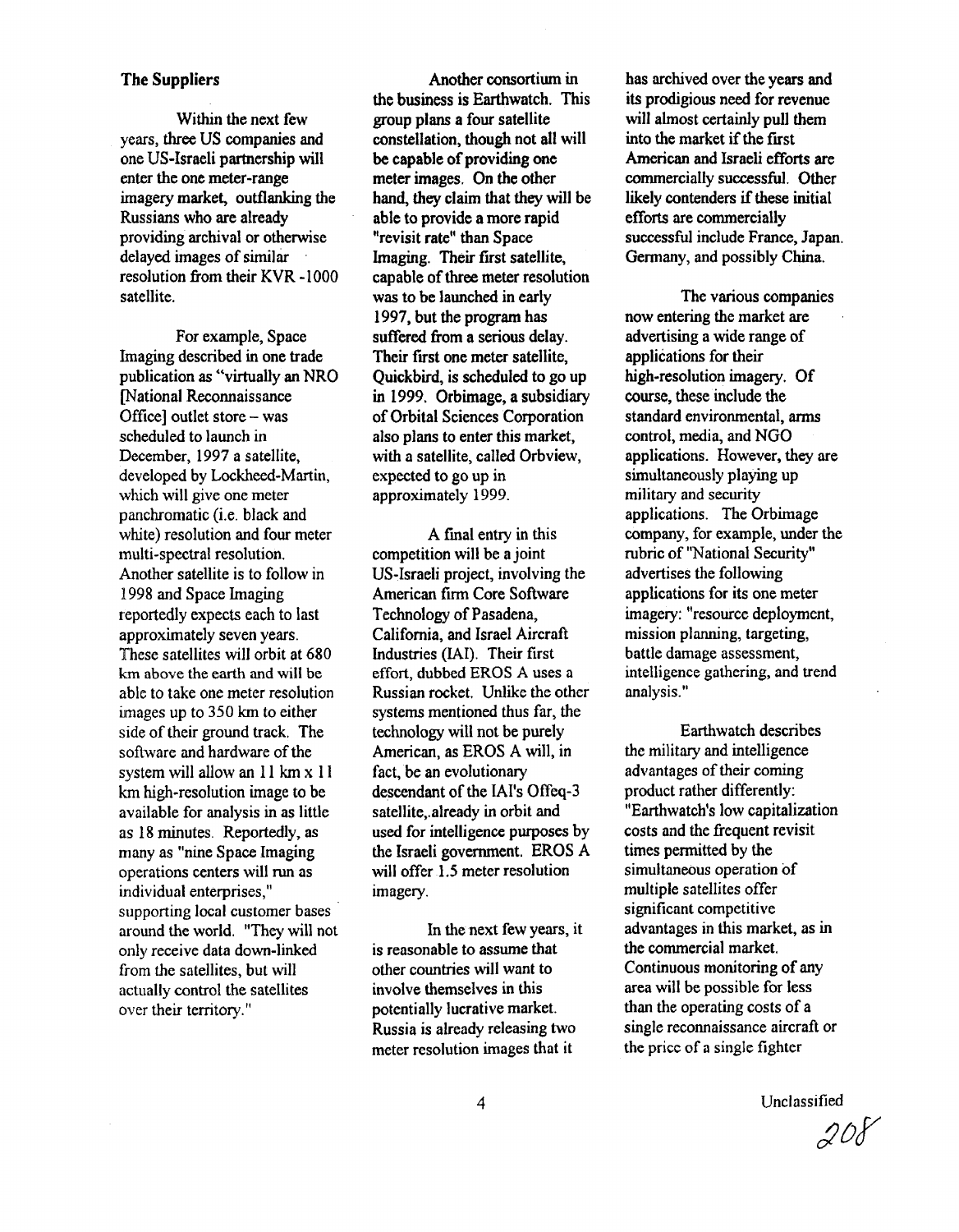aircraft. Moreover, the digital format in which the images will be distributed readily facilitates analysis with commercially available GIS [geographic] information systems] hardware and software."

In short, these companies are offering to enhance, or even create, the imagery intelligence capabilities of prospective clients.

#### **American Law**

This market, however, is not entirely without regulation. **Under "Presidential Decision** Directive 23" or PDD-23, signed in March 1994, US companies are allowed to obtain licenses to develop commercial satellites with characteristics similar to those which are now or soon will be available from foreign competition. Thus far, this has led to the licensing of systems able to provide resolution as good as approximately .8 meters. However, there is a catch; the US Government retains so-called "shutter control" of these satellites. In other words, the government can stop the dissemination of imagery whenever it determines such action would be required in order to safeguard US national security.

This restriction. however, may have little practical importance for most potential clients. PDD-23 has been interpreted as follows in the licensing agreements: "The Secretary of Commerce may. after consulting with the Secretary of Defense or State, as

appropriate, require the licensee to stop imaging an area and/or stop distributing data from an area during any period when national security or foreign policy interests may be compromised. To ensure that restrictions will be invoked only where appropriate, this consultation and any decision to implement this condition will be controlled at the Secretarial level and any Secretarial disagreement will be elevated to the Presidential level."

In short, though some interests, notably the news media, have expressed concern that the government could drive a truck through the "shutter control" loophole, it appears that the Federal Government will exercise this right very rarely. The only thing likely to stand between a separatist organization or a terrorist group and intelligence-quality imagery of its enemy will be the policies of the company controlling the satellite.

The State of Israel. however, will be an exception to that rule. Concerned that high-resolution imagery can be used by military forces and terrorist groups, Congress added one restriction beyond simple "shutter control:" no imagery of Israel may be sold that is of a resolution higher than is otherwise commercially available from alternative sources. Interestingly, when considering both resolution and timeliness of delivery, the nearest competition to the US satellites will probably be EROS A, the Israeli-American joint

venture. It is safe to assume that this consortium will also not be selling high-quality imagery of Israel.

In the future, this American shutter control may be of limited value. Non-American imagery companies certainly can not be counted on to give the US Secretaries of Commerce, State, and Defense control over their satellite operations. They may operate under analogous restrictions, giving the licensing government for example shutter control, but with US, Israeli. Russian, French and perhaps other concerns potentially in the business the day will come when consumers unable to buy the image they need from one company will be able to turn to one of several companies of a different nationality more than happy to take their money.

# Effects on "Small Wars"

Commercial imagery will be able to support operations across much of the spectrum of conflict, including psychological operations and perceptions management. It will have widespread applications both for combatants and for peacekeepers and observer missions. However, we fear that insurgents and terrorists are more likely to take early and effective advantage of it than will the United Nations and other international organizations involved in peacekeeping.

There are several reasons for this. First, intelligently-used satellite imagery can be a very

 $209$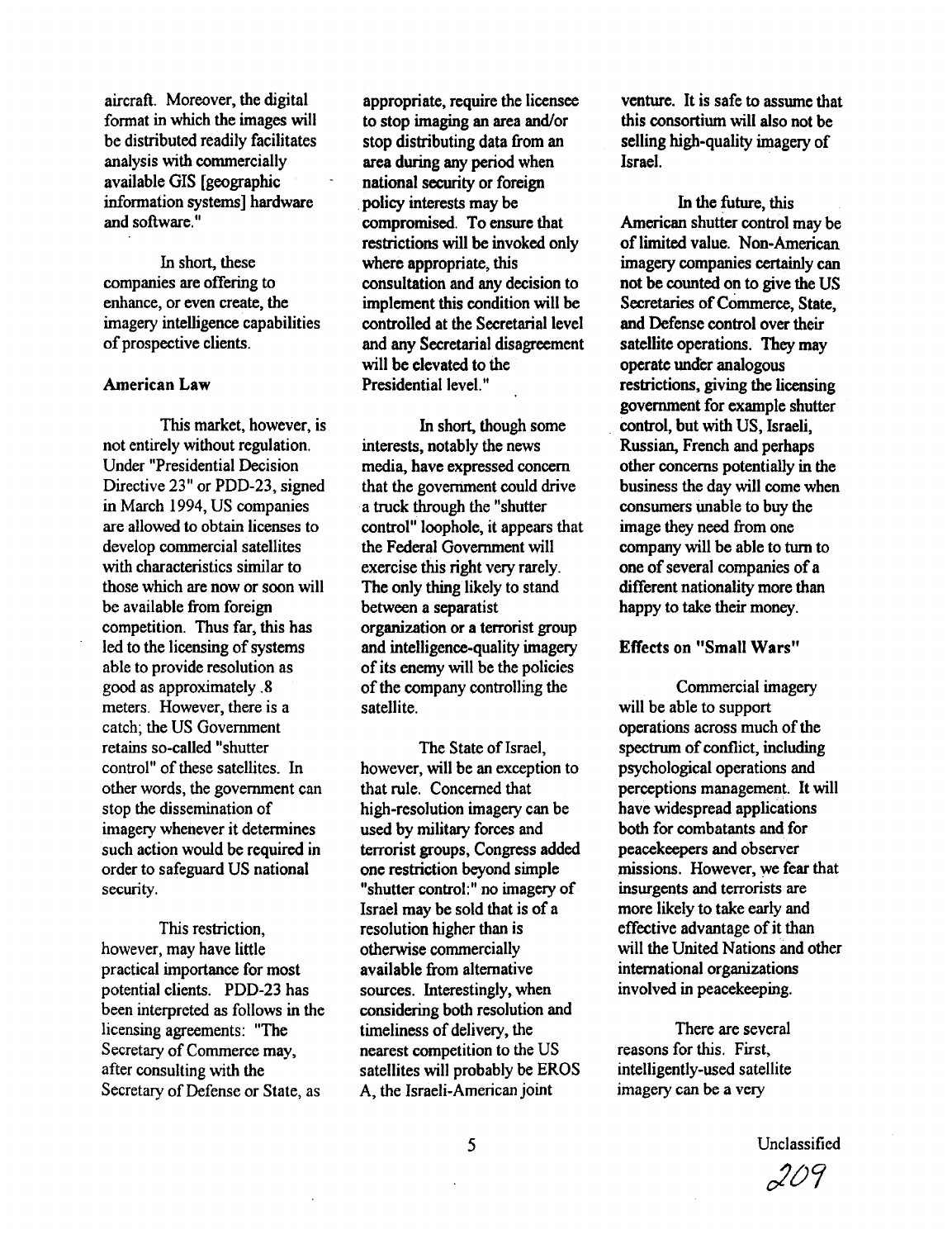cost-effective "force multiplier" and thus combatants will to some degree be forced to use it. No combatant has the leisure of forgoing the use of a legally permissible means of advancing their cause. In the zero-sum or near-zero-sum game that is warfare, those who do not take every advantage end up at least defeated and frequently dead. International organizations face no such Darwinian pressures. Effective or not, the United Nations will continue to exist.

Second, the command structures of most terrorist and insurgent groups are relatively small and thus more capable than large bureaucracies of quickly adopting new procedures or tools. Indeed, in many groups, a single leader will have the authority to make binding decisions on his own initiative for the entire body. Examples might include the founder of a very small terrorist cell; the charismatic leader of a movement defined by its support for him (for example, Laurent Kabila, who recently took control of Zaire); or the leader of an organization which is strictly hierarchical by ideology (for example, some communist and religiously-motivated organizations).

It is perhaps instructive to note that many insurgent and terrorist groups have enthusiastically embraced the Internet - another cutting-edge information technology that now reaches vast parts of the globe as a way of advancing their cause. Some organizations use it to get their message out both

through sites on the World Wide Web and through Usenet news groups. The classic example was the Zapatista rebels in Mexico in 1994. However. numerous other groups do the same today, with varying degrees of success, including the Taliban, the Chechens, the **Tupac Amaru Revolutionary** Movement. Other groups reportedly are using e-mail and probably encryption software to pass operational messages.

Finally, of course, the United Nations has a "phobia of spying on member nations" as one former commander of a UN peacekeeping force puts it. Traditionally, the UN has even preferred the term "information" over "intelligence" to avoid what it believes to be the aroma of skullduggery exuded by the latter. Certainly the United Nations' approach to intelligence has relaxed somewhat in recent times with the establishment of a "Situation Center" in New York and the reported acceptance of some intelligence information from the United States to support recent peacekeeping operations. Nonetheless, the day when the United Nations will contract with a commercial company to provide high-quality near real-time imagery of denied areas of a member state's territory against that state's will is probably far off.

Despite its promise, the proposed use of imagery by such an organization as the UN raises numerous questions that would not be as problematic for national or sub-national users. Within the UN, who would

control tasking? The operational commander? The Headquarters in New York? If so, which component of the Headquarters? And to whom would the imagery be delivered and the analysis be done? What systems could be used to disseminate the information derived from imagery analysis in a timely fashion to the necessary consumers? Analogous questions would apply to OSCE peacekeeping or monitoring missions. On the other hand, ad hoc peacekeeping coalitions might not face such issues.

#### **Combat Applications**

While high-resolution commercial imagery may not revolutionize warfare, it has the potential to serve as a significant "force multiplier" for some consumers. Virtually any country or warring faction mounting operations against mechanized forces or infrastructure will find use for open source imagery.

Consider, for example, Croatia in 1990 and 1991. The Serbs enjoyed an advantage in mechanized forces, while their opponents were poorly armed and frequently badly organized. By the summer of 1990, the Croatian Serbs in Knin had blockaded the town and prevented Croatian Ministry of the Interior forces from operating in the area. In Knin, and many other Serb majority areas, the Croatian government in Zagreb had little real idea of the state of affairs in Serb areas. the equipment they had, or their degree of readiness. Knowing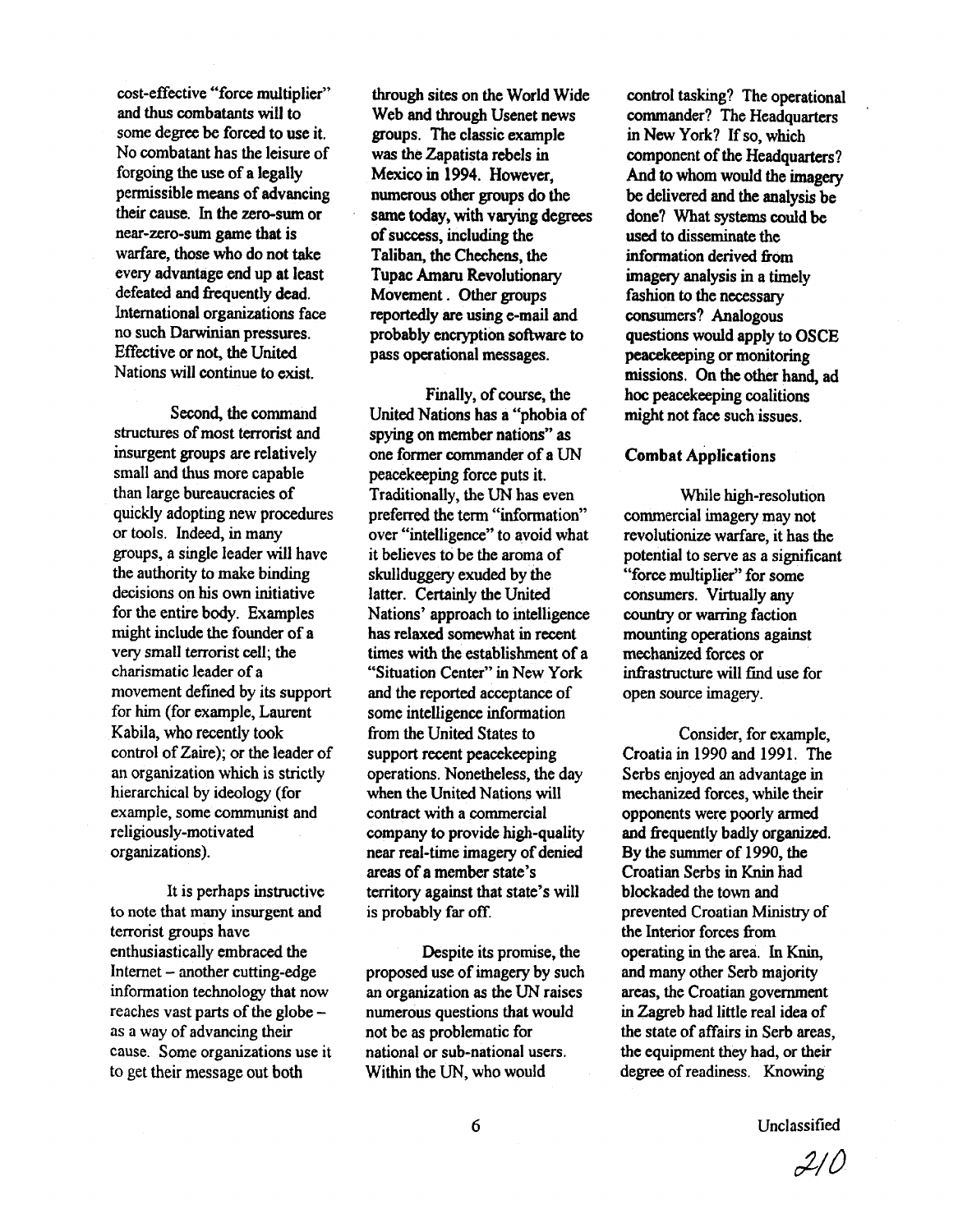the equipment levels in garrisons or towns in advance could have provided them useful information at both the tactical and strategic levels. If high resolution open source satellite imagery had been available, it is probable that both the political and military leaders of Croatia would have procured imagery of problem areas, enabling them to better employ their limited resources.

Properly combined with other information sources, open source imagery holds the potential to substantially affect the decision making cycles of both political and military leaders. The most obvious applications will be in selecting targets for attack and planning operations. The ability to see an installation such as a nuclear reactor, hydroelectric dam, or military garrison from above is a great advantage to those planning offensive operations against it. Infiltration and exfiltration routes for guerrilla-style raiders can be better planned and an intensive imagery operation could identify normal activity and equipment levels and possibly even guard patterns and patrol routes.

While the offensive applications of imagery may be more "sexy," the defensive applications, such as "indications and warning" (I&W) will probably be at least as valuable. I&W is a difficult business and depends to a great degree on knowing where to look and looking frequently enough over a long enough period of time to understand what is

normal and thus to draw the correct conclusions. It also requires a dedicated staff of trained imagery analysts and a good understanding of the enemy's force structure, garrisons and training areas. In addition, the cost of the numerous images necessary to establish the understanding of normalcy may be prohibitive for many insurgent groups. All this suggests that while groups may attempt to use imagery for I&W, they may use it only for a very limited target set. Alternately, they may use it badly and draw many incorrect conclusions.

A further defensive application of imagery would be improving operational security and denial and deception efforts. Even a force which has surrendered complete air supremacy to the other side, as the Chechens did to the overwhelming Russian Air Force, for example, can use satellite imagery of its own positions and forces to see what the enemy sees from above. This information can be used to improve camouflaging, operational security and the quality of deception efforts.

High-quality imagery seems to hold out particular promise for facilitating the job of terrorists and special operations forces. Thus, for example, imagery can tell a potential terrorist what is on the other side of the wall that surrounds a target. In cases where the proposed target (or, at any rate, its perimeter) is accessible on a daily basis, such as an embassy, satellite imagery could be a

valuable supplement to ground-level surveillance. In other cases, it might be the only look that terrorists or special forces might have of a distant target before dispatching a team to penetrate deep into enemy territory to attack it. Thus, in effect, satellite imagery might allow terrorists to target facilities previously beyond their effective reach due to lack of information

Imagery can allow a comprehensive look at large security perimeters and allow terrorists to make educated guesses about the extent of security forces inside a site. As with guerrilla forces, imagery can be used to locate and assess security forces near the target area which may respond to an attack. This intelligence can be used to strategize about how to neutralize or avoid that response force.

## Propaganda and Psychological **Operations**

It is a truism that "a picture is worth a thousand words." A picture, also, can have intense emotional impact. Thus, it is virtually certain that beyond the combat-oriented applications discussed above, high-resolution imagery will be used for propaganda and in psychological operations (PSYOPS).

The technology has a great deal of potential for showing atrocities or collateral damage. Imagine, for example, emotional issues such as mass graves, internment camps, refugees columns or even clear cutting in forests. Even images

 $21/$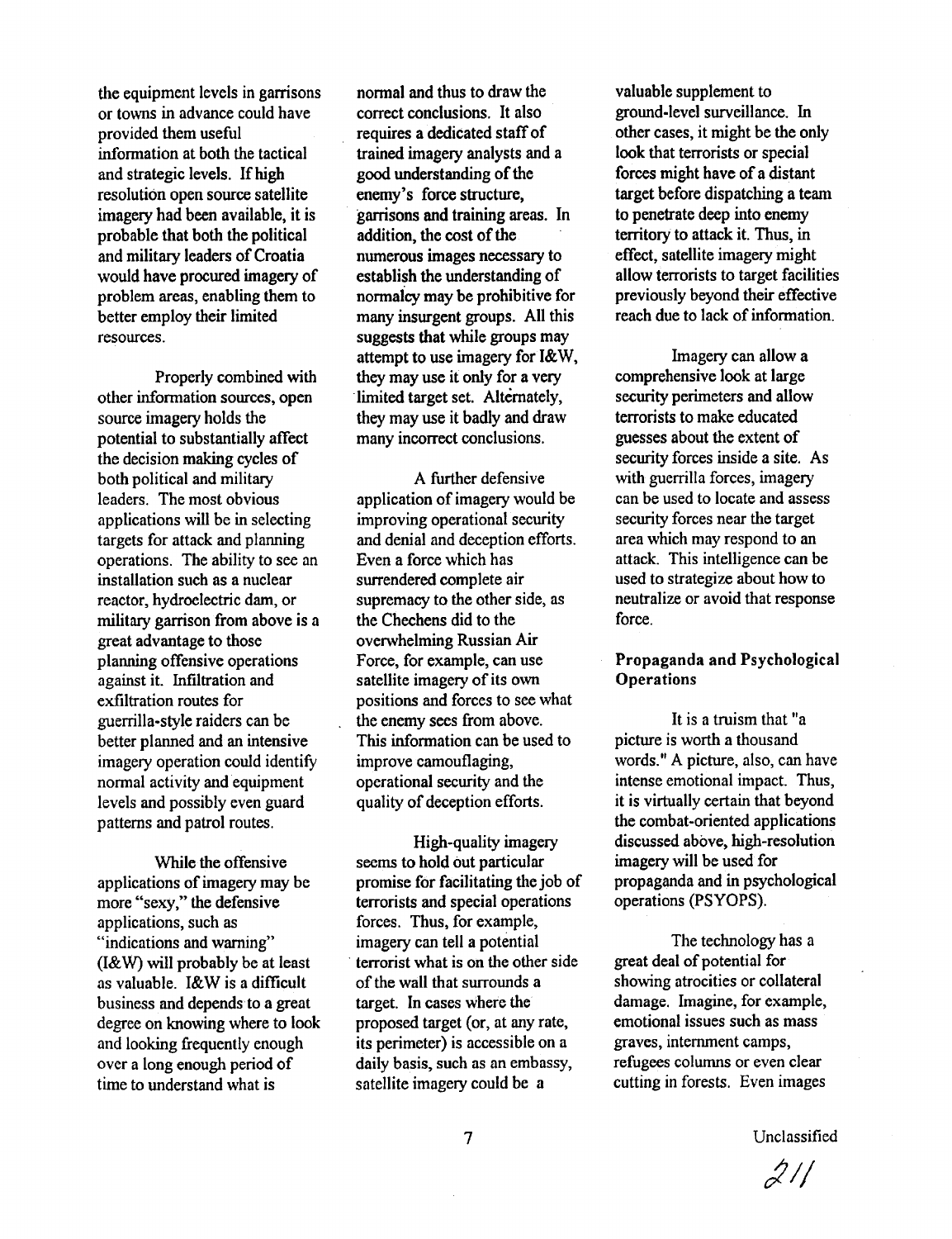of combat operations in progress can have propaganda or PSYOPS value. The news media, which always has its eyes open for "happy snaps" will be convenient allies for would-be propagandists. In some cases. the media may buy and publicize emotionally powerful – and thus politically powerful - satellite images before they are even known to the belligerents themselves.

On the other hand, the availability of commercial imagery will make exaggerated claims of at least certain types of massive enemy atrocities, a staple of warfare since time immemorial, easier to disprove. For example, claims that an enemy has completely destroyed  $a$  city  $-$  an extraordinarily difficult thing to do without employing nuclear weapons could be easily belied. Thus, for many target audiences, such claims may be harder to make. Among target audiences in the West other than those with a direct interest, such as diaspora communities, such wild claims were probably perceived as exaggerations more often than not anyway, so there will be no loss. However, among diaspora communities and in other parts of the world, such statements are probably often taken as gospel by many people. Therefore, the existence of an independent check on such claims might lessen the effectiveness of exaggerated claims of mass atrocities on those communities and on others otherwise disposed to believe such stories.

The possibility will also exist of falsifying satellite imagery, which will, after all, be delivered digitally to most customers. Even the photo store in the local shopping mall has the ability to digitally add or remove features from photographs. The ability to doctor imagery could be used to make a propaganda point. perhaps showing mass graves where none exist or enhancing pictures of battle damage in civilian areas. If successful such a deception might affect the international community's views on intervention or aid. Depending on the skill with which this was done and the medium in which the doctored image was presented to the target audience, the forgery could be very effective and very hard to detect. It would be difficult to produce a doctored image which could fool an expert who could examine it in detail. but that is probably an artificially high standard. The operative questions might instead be, "is this image plausible enough to get on the evening news?" or "is this image plausible enough to pull fence-sitters to our side?" Even if an expert came forward to question the authenticity of the image, perhaps with another image, he/she could probably do little more than provoke a "Yes, it is," "No, it isn't," debate.

On the other hand, the day may even come in which a combatant is the deceived party. For example, a terrorist group might wish to purchase imagery of a sensitive government facility it was considering attacking. If a

government intelligence service could somehow insert itself between the imagery provider and the terrorist consumers, the terrorist group might receive doctored imagery. If the government wanted to deter an attack, it might deliver imagery showing more security at the site than was in fact present. For example, a barracks, a parking area for armored vehicles, and an ammunition bunker might be artificially added in part of the facility not subject to surveillance from outside the perimeter. Alternately, if the government wanted to invite an attack so as to ambush the attackers, security measures and forces might be erased from the delivered image.

The commercial imagery system could also be exploited in a completely different way for PSYOPS advantage. Imagine, for example, that the Chechen war had taken place during the era of commercially available one meter imagery. Imagine further that the Chechens widely believed by Russians to be innately disposed to terrorism and crime - had been discovered to have bought imagery of a number of nuclear power plants in southern Russia. If this fact came to the attention of the Russian security services, they would be forced to infer that a terrorist attack, with potentially devastating environmental consequences, was in the offing. The impact might be even greater if the story could be planted in a respected Russian newspaper which would put it before a broad and concerned public. Chechen security

 $2/2$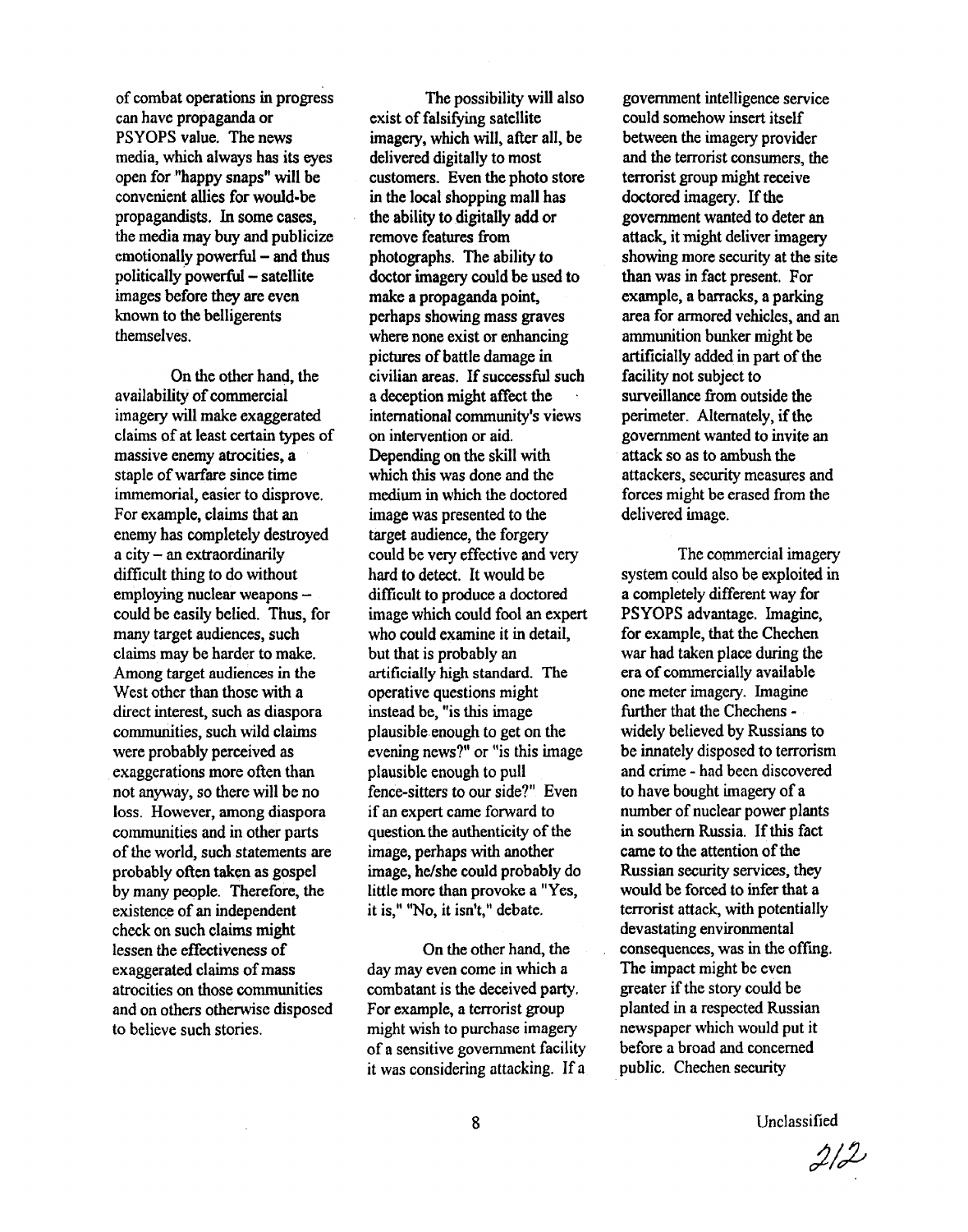services might plant such a story without any intention of attacking a nuclear power plant and then watch the Russians worry themselves and expend resources protecting against a non-existent threat.

#### **Implications for Peacekeeping**

Despite the great possibilities inherent in high-resolution imagery for increasing the mayhem in the world's hot-spots, imagery, and the information derived from it, can be a "force multiplier" for the peacekeeper, just as it can for the warfighter. The utility of commercial imagery will vary according to the type of conflict and peace operation in question. In extremis, imagery can even substitute for manpower, allowing undermanned military observer missions to see terrain they are unable to personally visit. Imagery will also have some utility in humanitarian operations which are frequently closely tied to peacekeeping, such as searching for mass graves or refugees.

When it comes to imaging combatant forces, the technology will be more applicable in areas where the terrain and the make up of the forces are more vulnerable to imagery detection. Open desert area or plains where mechanized forces are operating provide excellent opportunities for imagery. The utility of imagery would probably be near zero in areas such as Haiti, and minimal in places like Somalia where "technicals," i.e. militarized civilian trucks, pickups, and

cars, operating in urban areas were a problem.

In an era of limited resources, imagery can also provide data about "ground truth" in locations where there are no UN "eyes on target." This will been particularly helpful to smaller or observer missions which are typically have less resources. UN missions operating in areas such as Cyprus or Macedonia would be able to usefully employ imagery as force multiplier. Imagery could also be used as a confidence and security building measure (CSBM) between former warring factions. In effect, using the UN or some other such organization as a facilitator, a type of "Open Skies" regime could be built in an area, building confidence and helping to convince each side that a surprise attack is not in the making.

In a broader sense, open source imagery may play a role in de-stigmatizing the use of intelligence within the United Nations. Intelligence, almost always seen through a shroud of secrecy, will be partially demystified if imagery is used in an open manner for all to see  $$ both with its benefits and costs. The benefits can come quickly. For instance, UN commanders in the former Yugoslavia found themselves consistently facing leaders of the warring factions who denied responsibility for military activities or denied that they had forces in problem areas. Rapidly available unclassified imagery would give the commander in the field an ace up

the sleeve during negotiations. This type of information would have been particularly useful when both Croatia and Serbia denied that they had employed their regular army forces in Bosnia. Even knowing that someone was "keeping an eye on them" and that images of their activities would be world news might have discouraged some of the worst excesses of the warring factions. Secret imagery, typically locked in the safe in headquarters or national capitals, does not have this limiting effect.

**IJN** commanders are also facing greater pressure from the governments of troop contributing nations. Many governments today face voters with extremely limited tolerance for casualties in a military operations, including peace operations. Open source imagery will not be a magic solution to this problem, but used constructively with other information sources, it may help. Even if the UN cannot organize or provide imagery to the various contingents at risk, national level authorities responsible for their troops will no doubt use their own national initiative to provide it directly to the field. Satellite phones and portable computers make this possible now. As noted above, however, the opening of a direct intelligence conduit between national canitals and individual contingents within a combined peacekeeping force, might further undermine the unity of command of that force.

 $213$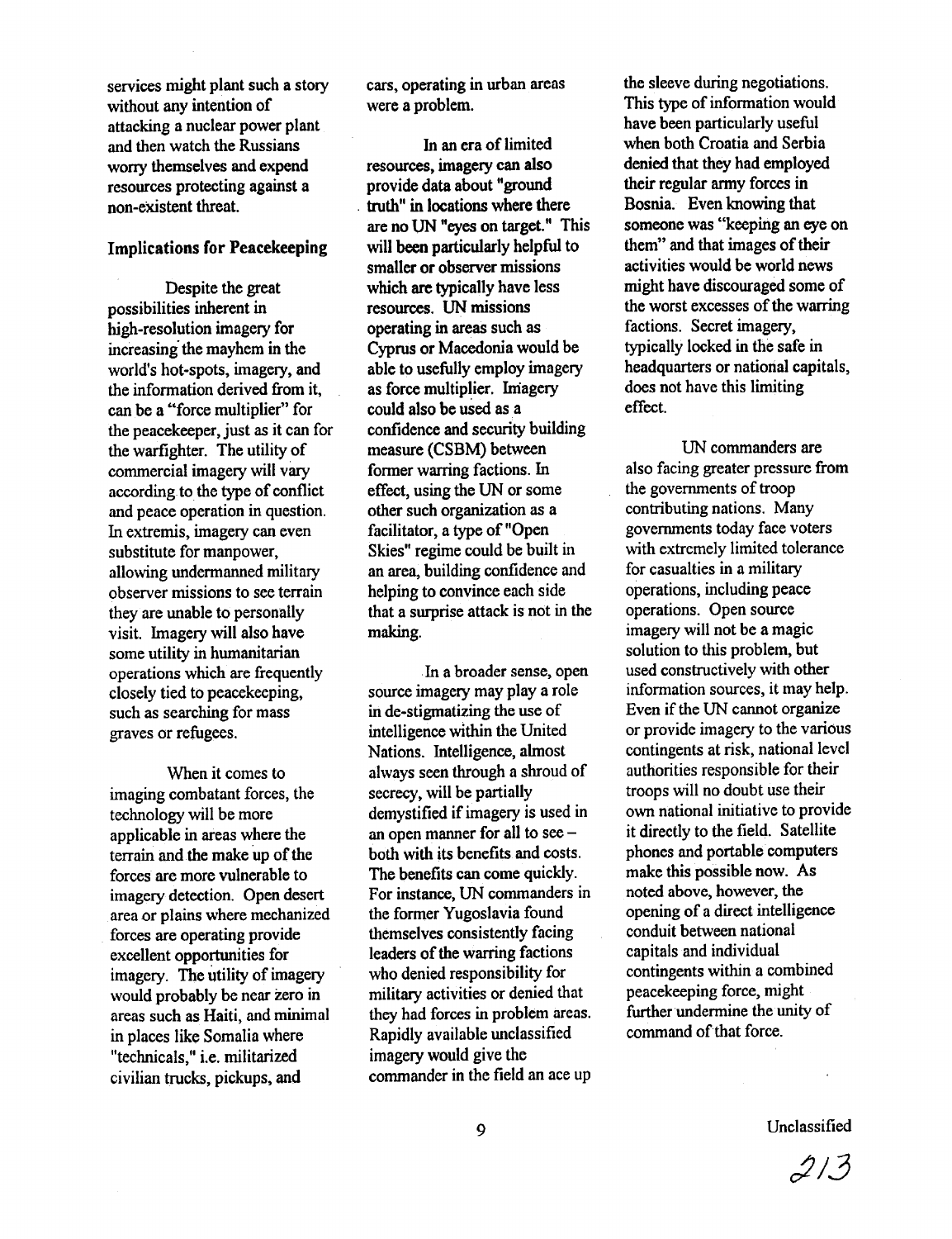There may also be costs involved, however, in the use of open source imagery. Factions or states are willing to cooperate with the UN only when they are confident that the UN presence works to their advantage, or if they believe they can manipulate the UN and world opinion to their advantage. If the political leaders of troubled areas become aware that UN commanders may call their bluffs or expose their excesses, they may be less willing to cooperate with the UN.

We believe that the UN will have problems instituting an effective program of procuring and distributing timely satellite imagery. Member states may have no practical objections to the UN using imagery in, for instance, Bosnia. But they may object in principle, and oppose such operations fearing that what is used in Bosnia today could be used against them tomorrow.

## Conclusion

In sum, the widespread availability of high-quality commercial imagery has the potential to substantially influence security operations and warfare across much of the planet. Insurgent forces, terrorists, and military forces with low levels of mechanization and with a willingness and ability to exploit a newly available technology stand to gain the most. At the same time, this imagery revolution does have the potential to make the notoriously difficult role of the peacekeeper easier. Whether, in

the end, the cause of peace will turn out to be served by the availability of this new product is unclear. However, our intuition is that individual nations and sub-national forces, facing a Darwinian imperative to exploit every advantage available to them, will make greater effective use of imagery much more promptly than will large international hide-bound bureaucracies such as the United Nations.

Commentary is a regular publication of the Analysis and Production Branch of CSIS. Inquiries regarding submissions may be made to the Chairman of the **Editorial Board at the** following address: Box 9732, Stn. "T", Ottawa, Ont., K1G 4G4, or by fax at (613) 842-1312. Consult our World Wide Web site on the Internet for back issues of Commentary: http://www.csis-scrs.gc.ca

ISSN 1192-277X Catalogue JS73-1/75

 $214$